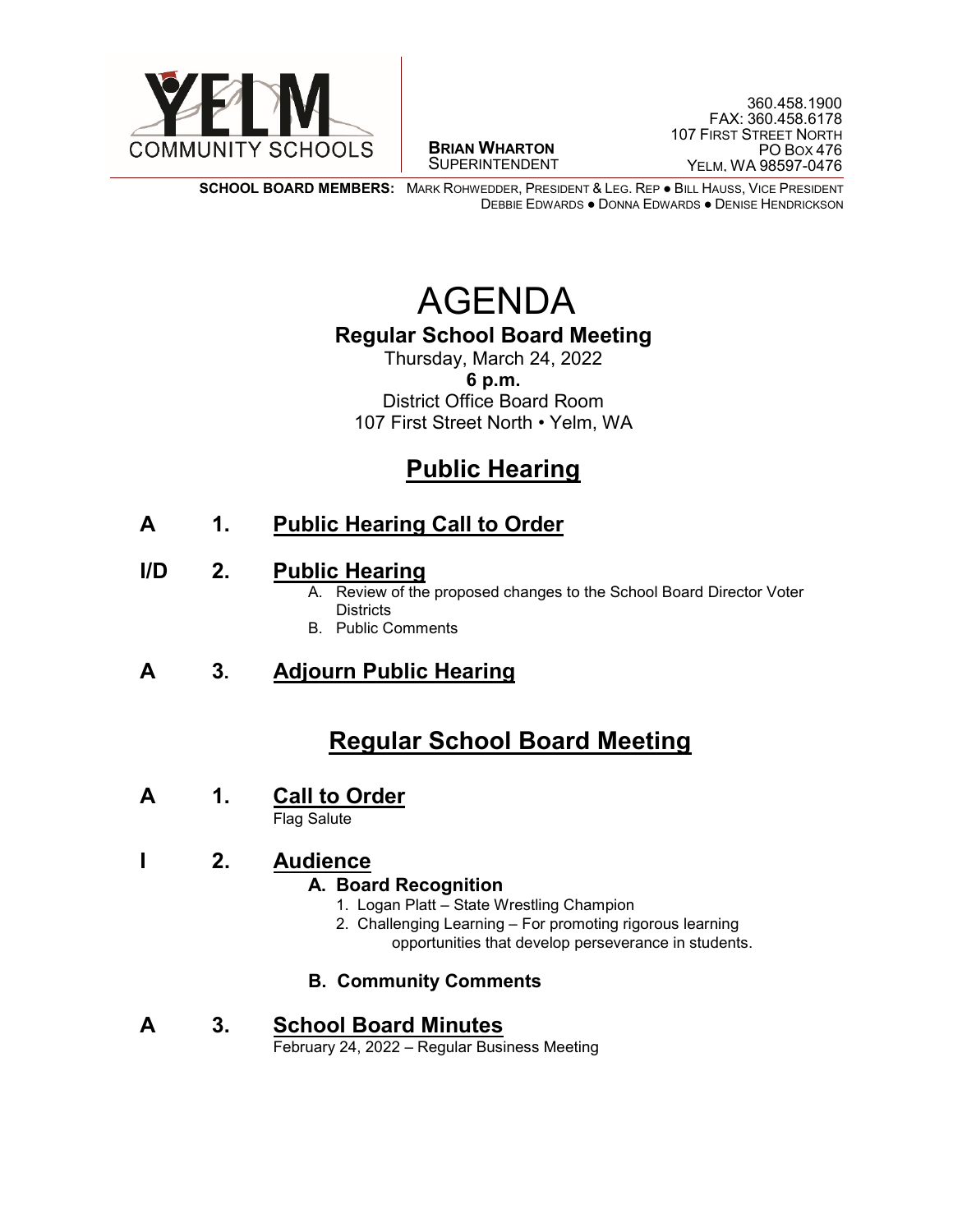#### **4. New Business**

#### **A A. Individual Contracts**

1. New Hires

Kimberly Baldassarre, Food Service Van Driver Ethan Clary, RMS Coach Assistant Track Jacqueline Hawkins, RMS Coach Assistant Track Ammon Haywood, OSS/YHS Para IA SPED Jaime Haywood, OSS Speech Lang. Pathologist Xavier Jones, YMS Coach Assistant Track Carly MacNary, Food Service Utility Worker Alexander Parker, YHS Teacher Spanish Mike Riley, YMS Coach Assistant Track

- 2. Leave of Absence No Report
- 3. Resignations/Retirements/Terminations Ilyana Brewer, RMS Teacher History Matthew Chisam, YHS Teacher CTE Christopher Fanning, RMS Teacher CTE
- 4. Staffing Changes Brittney Jensen From YHS Para IA SELF To YHS Para IA Student Specific Malissa Jarrell, From YHS Para IA To FS Para IA Preschool
- 5. Stipends/Supplemental Contracts

#### **A B. Acceptance of Gifts**

| <b>Donor</b>                                                    | <b>Amount</b> |
|-----------------------------------------------------------------|---------------|
| LB Steele Cabinet Company, YHS FBLA students to State \$1000.00 |               |
| Felicia Branham, YHS support for Fastpitch \$1000.00            |               |
| Nicholas Parsons, YHS FBLA students to State\$1000.00           |               |
| Nicholas Parsons, YHS Sports Medicine students \$1000.00        |               |
| Community Member, YHS Boys and Girls Cross Country\$5.00        |               |

- **A C. Out-of-District Travel**<br>
1. YHS Cross Country to Eureka, MT, June 25-29, 2022, to attend the Northwest Montana Distance Running Camp
	- 2. YHS FBLA to Spokane, WA, April 21-22, 2022, to attend the State Conference, 8 students; 1 chaperone.

**A D. Resolution 04-21-22**<br>Redistricting School Board Director Voter Districts

**A E. Resolution 05-21-22** Emergency Waiver of High School Graduation Requirements

# **A F. Policy, Revisions, Additions**<br><u>Second Reading – for Approval</u><br>2418 Waiver of High School Gradua

- Waiver of High School Graduation Credits (revised)
- 2418F Waiver of High School Graduation Credits (revised)<br>2195P Academic Acceleration (revised)
- Academic Acceleration (revised)
- 3207 Prohibition of Harassment, Intimidation and Bullying (revised)
- 3207P Prohibition of Harassment, Intimidation and Bullying (revised)<br>3122 Excused and Unexcused Absences (revised)
- Excused and Unexcused Absences (revised)
- 3122P Excused and Unexcused Absences (revised)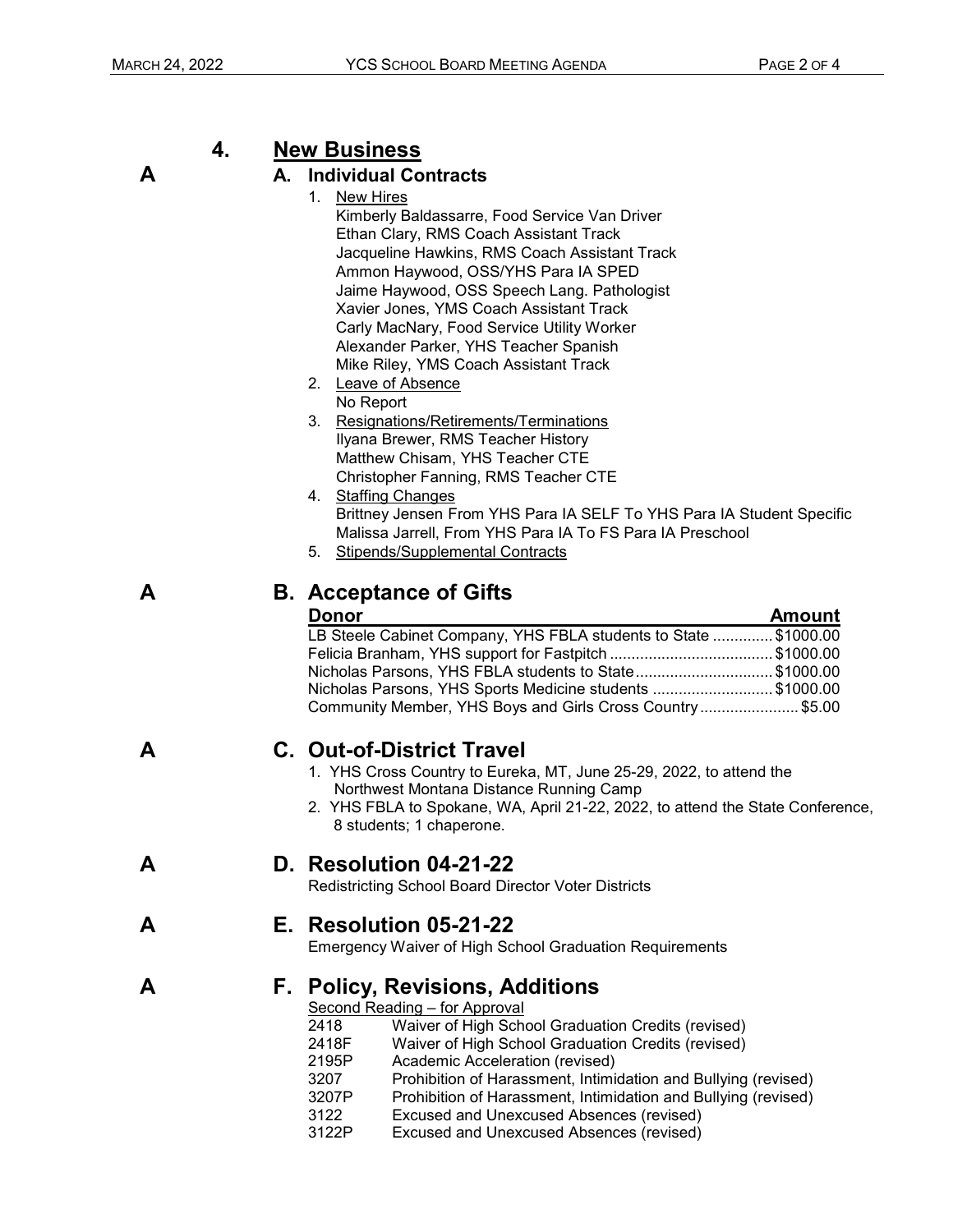- 4311 School Resource Officer (revised)
- 4311P School Safety and Security Services Program (new)
- 5011 Sexual Harassment of District Staff Prohibited (revised)
- 5011P Sexual Harassment of District Staff Prohibited (revised)

## **A** 5. **Vouchers and Payroll**<br>A. General Fund

- A. General Fund  $\begin{array}{r} 4.43968 70144144 + 51,346,021.16 \\ 4.51408778 70408802 \end{array}$ B. ASB Fund  $\begin{array}{r} 470408778 - 70408802 \\ + 70501330 - 70501341 \end{array}$ \$62,810.19<br>C. Capital Projects Fund  $\begin{array}{r} 470501330 - 70501341 \end{array}$ Capital Projects Fund D. ACH # 212200015- 212200016 \$2,151.91
	-

| U. Uapital Filologis Fullu | $H$ 1 UUU 1 UUU 1 UUU 1 UH 1 | 1 <del>.</del> |
|----------------------------|------------------------------|----------------|
| D. ACH                     | #212200015-212200016         | \$2,151.91     |
| E. February Payroll        |                              | \$5,938,076.82 |
|                            |                              |                |

#### **A 6. Facilities Report:**

| <b>Public Works:</b> |             |                                                          |
|----------------------|-------------|----------------------------------------------------------|
| Project #            | Amount      | Vendor / Reason                                          |
| 02.21                | \$97,744.92 | NW Architectural Products / New Stadium Seating -        |
|                      |             | <b>YHS</b>                                               |
| 36.21                | \$4,606.38  | INSI / Install Cabling for WAP Drops - YHS               |
| 41.21                | \$1,191.70  | INSI / Install Cabling for New Data Drop - FT            |
| 42.21                | \$3,263.32  | INSI / Install Cabling for New Data Drop - PR            |
| 83.21                | \$756.76    | Hermanson / Repair no Heat at GFU-3 and GFU-5 -          |
|                      |             | <b>YHS</b>                                               |
| 88.21                | \$480.48    | INSI / Test Data Cabling - YHS                           |
| 89.21                | \$89.21     | Electrocom / Repair to Intercom System - MP & RMS        |
| 90.21                | \$647.76    | South Sound Fire & Security / Replaced Security          |
|                      |             | Module - LA                                              |
| 91.21                | \$8,948.50  | Drain-Pro / Emergency Repair to Septic & Pump - MK       |
| 92.21                | \$1,917.72  | Hermanson / Repair Leak & Replace Evap Motor - YHS       |
| 93.21                | \$652.88    | South Sound Fire & Security / Replaced Door              |
|                      |             | Connectors - LA                                          |
| 94.21                | \$583.73    | South Sound Fire & Security / Replaced Door              |
|                      |             | Connectors - RMS                                         |
| 95.21                | \$262.08    | South Sound Fire & Security / Repair to Sprinkler Switch |
|                      |             | -RMS                                                     |
| 96.21                | \$345.06    | South Sound Fire & Security / Repair Security Zone 6 -   |
|                      |             | <b>SW</b>                                                |
| 97.21                | \$262.08    | South Sound Fire & Security / Repair Panic Button        |
|                      |             | Supervisory - FT                                         |
| 98.21                | \$2,664.66  | Hermanson / Replace Pump VFD - MK                        |

#### **I 7. Financial Reports**

#### **I 8. Graduate Yelm! Update**

### **I 9. Yelm Middle School/Southworth/SSI Construction Update**

- **1 10. Reopening Plan Update** No report
- **1 11.** Learning Recovery Plan No report